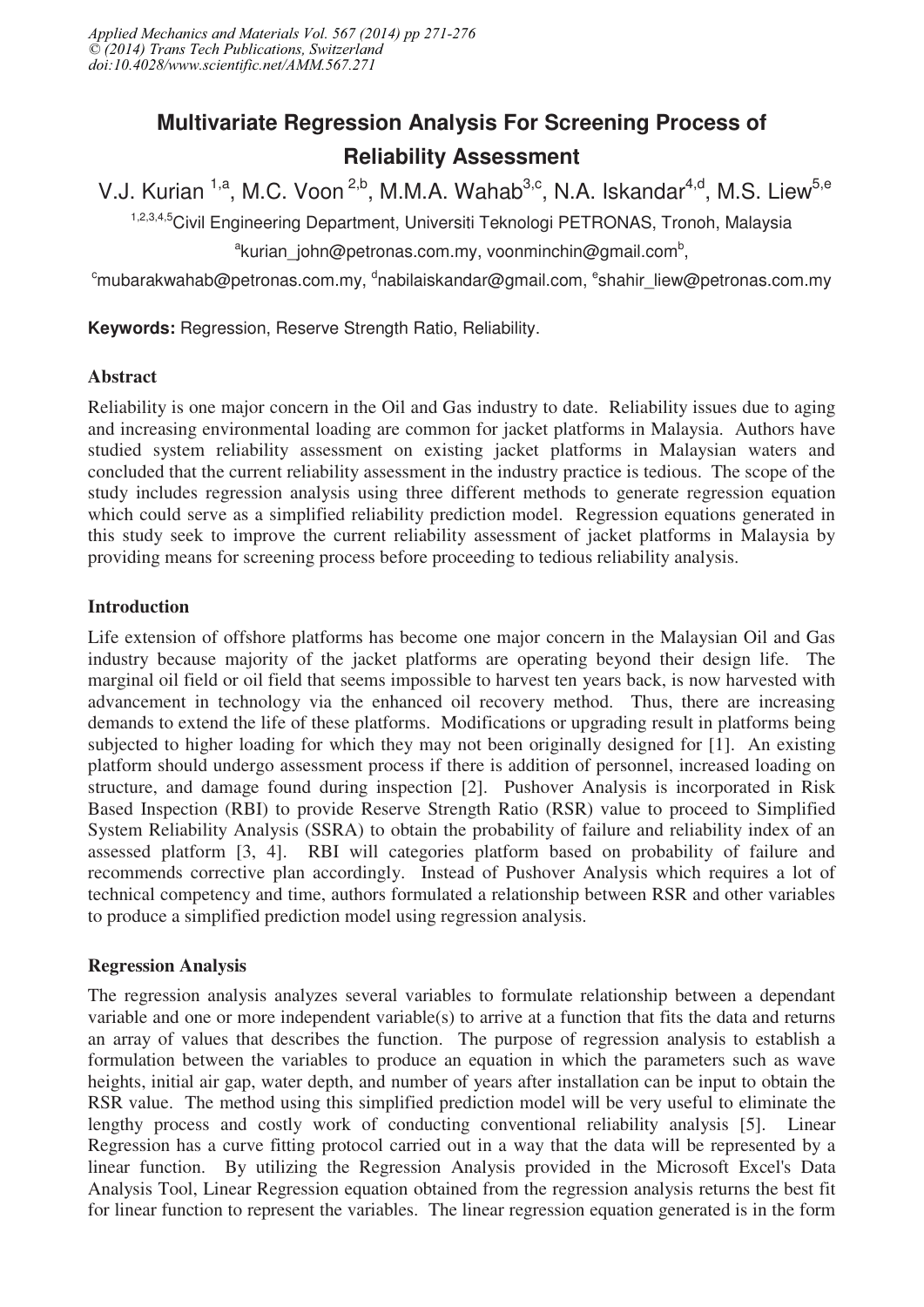shown in Equation 1, where y is the 'dependant' variable, RSR value and x is the ' independent' variable, input parameters [6]. Non Linear Regression could be implemented to fit a non linear function to the data for the data which are not described by the linear function. There are two Non Linear Regression approach that will be discussed in this paper, namely LOGEST and log. LOGEST is one of the regression analysis functions in Microsoft Excel to generate an exponential curve that fits the data [5]. The log approach is similar to LOGEST approach which generates an exponential curve with slight difference [7]. The LOGEST and log regression equation generated are as in the form shown in Equation 2 and 3, respectively;

$$
y = \beta_0 + \beta_1 x_1 + \beta_2 x_2 + \beta_3 x_3 + \beta_4 x_4 \tag{1}
$$

$$
y = \beta_0 * m_1^{x1} * m_2^{x2} * m_3^{x3} * m_4^{x4}
$$
 (2)

$$
y = \beta_0 * x_1^{m1} * x_2^{m2} * x_3^{m3} x_4^{m4}
$$
 (3)

## Methodology

Prior to the regression analysis, the data ought to be sorted according to categories. 102 sets of RSR values accompanied by various other variable data such as numbers of years after installation, water depth, initial air gap, and wave height were obtained from the operating platforms. Since the data set is huge and varies from platform to platform, one regression equation generated is not possible to represent the whole set of data. Hence, the data was divided to 5 categories according to wave height. 92 data set was used for regression analysis while the 10 data set was used for sample testing. Hence, there were 2 testing samples for each category [8]. The methodology flow chart of the regression analysis is shown in figure 1.



Fig. 1. The flowchart of the regression analysis methodology

Regression Analysis aims to generate formulae that will predict the RSR value based on the variable parameters. Linear and Non Linear Regression Analysis were used to generate the formulae representative of all jacket platforms in Malaysia. Correlation analysis was performed on 102 data sets and Table 1 shows the correlation coefficients for each input variable. Initial air gap and wave height are positively correlated with RSR, and have correlation coefficients of 0.139 and 0.295, respectively. The number of years installed and water depth are negatively correlated with RSR with correlation coefficients of -0.332 and -0.153, respectively. Generally, each variable contributes towards the predicting power of the regression equation generated and elimination of any variable results in lower predicting power. No matter how insignificant the correlation coefficient of each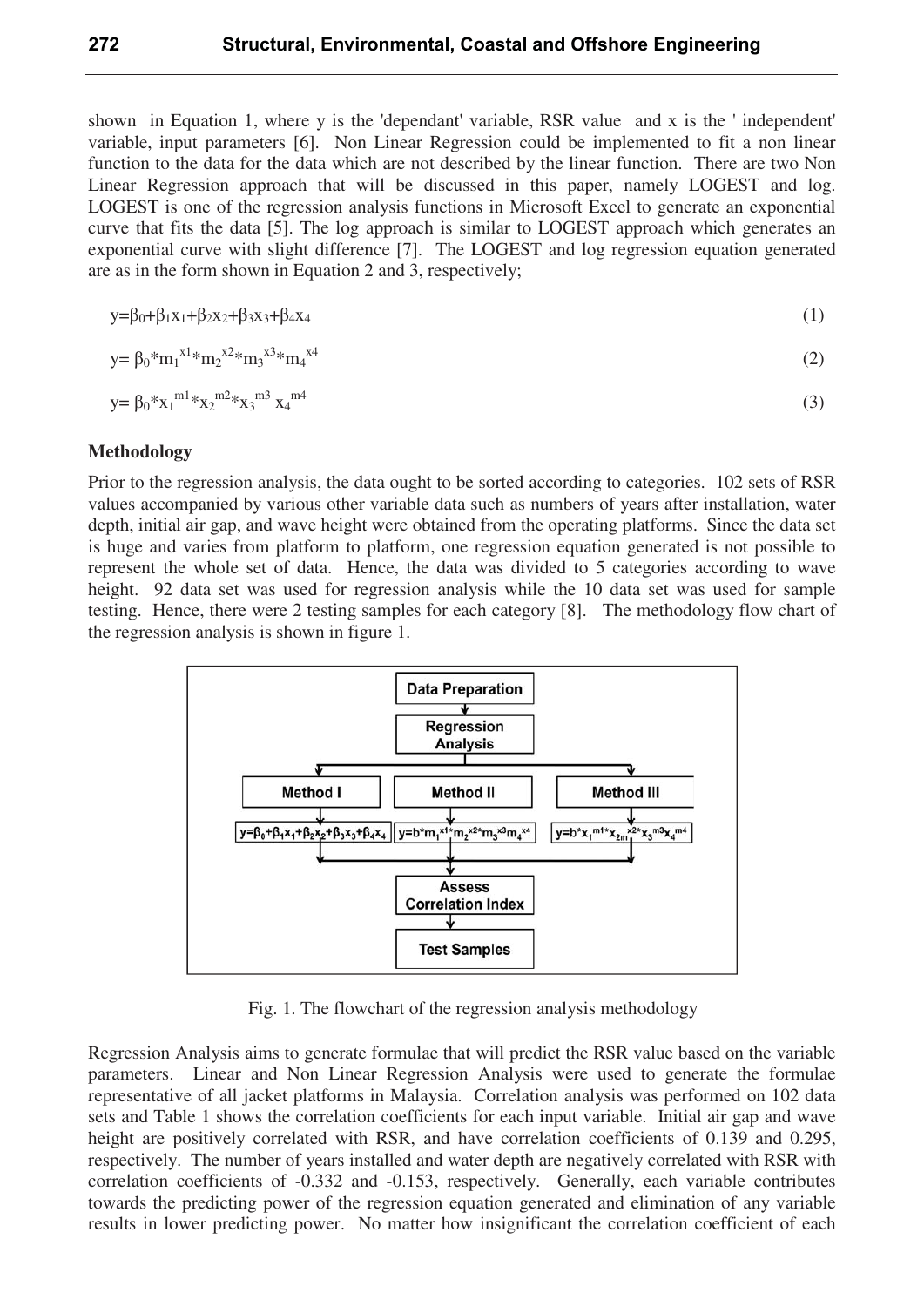variable, the inclusion of more variable to regression produces regression equation of higher predicting power, as long as the variables are correlated.

| <b>CORRELATION ANALYSIS FOR 102 DATA SETS</b> |              |          |                    |        |            |  |
|-----------------------------------------------|--------------|----------|--------------------|--------|------------|--|
| <b>VARIABLES</b>                              | No. of Years | Water    | <b>Initial Air</b> | Wave   | <b>RSR</b> |  |
|                                               | Installed    | Depth    | Gap                | Height |            |  |
| No. of Years Installed                        | 1.000        |          |                    |        |            |  |
| <b>Water Depth</b>                            | $-0.279$     | 1.000    |                    |        |            |  |
| Initial Air Gap                               | $-0.412$     | 0.182    | 1.000              |        |            |  |
| Wave Height                                   | $-0.414$     | 0.409    | 0.539              | 1.000  |            |  |
| <b>RSR</b>                                    | $-0.332$     | $-0.153$ | 0.139              | 0.295  | 1.000      |  |

Table 1. Correlation Coefficients for Each Variables

The correlation index or also known as  $r^2$  value expresses the proportion of variance in the dependant variable explained by the independent variables. Increasing  $r^2$  value towards 1 shows that the functions fit the data more accurate and decreasing  $r^2$  value towards 0 means that the function is less accurate in representing the data [6]. Microsoft Excel 2007 was used to assess three different methods of performing regression in Excel. Method I was the Linear Regression data analysis package in Excel which produces a best fit linear function to represent the variables. Method II was the LOGEST function, also available in Excel, which could calculate an exponential curve to fit the data. The equation formulated was in a form of exponential function. Method III was the log approach where the regression analysis was performed using the logarithms of parameters as shown in Equation 5 and then transformed to format of Equation 6 [7].

$$
logR = logA + x logB + y logC + z logD \tag{4}
$$

$$
R = AB^x C^y D^z \tag{5}
$$

The data was broken down into groups according to the wave heights as analysis conducted on full set of data may returned regression equation which has low prediction power. At the end of the analysis, formulae to predict the RSR value by input varying the independent variable such as number of years after installation, wave height, water depth and initial air gap is generated. The symbols representing of each variable in the formulae are shown in Table 2.

|  | Symbol                                                                                          | Remarks                            |  |  |  |  |
|--|-------------------------------------------------------------------------------------------------|------------------------------------|--|--|--|--|
|  |                                                                                                 | <b>RSR</b>                         |  |  |  |  |
|  | $\beta_0$ , $\beta_1$ , $\beta_2$ , $\beta_3$ , $\beta_4$ , $b$ , $m_1$ , $m_2$ , $m_3$ , $m_4$ | Constants/coefficients             |  |  |  |  |
|  |                                                                                                 | Numbers of year after installation |  |  |  |  |
|  | $\mathrm{X}_2$                                                                                  | Water Depth                        |  |  |  |  |
|  | $\mathrm{X}_3$                                                                                  | Initial Air Gap                    |  |  |  |  |
|  | $X_3$                                                                                           | Wave Height                        |  |  |  |  |

Table 2. Parameters for Method I, II, and III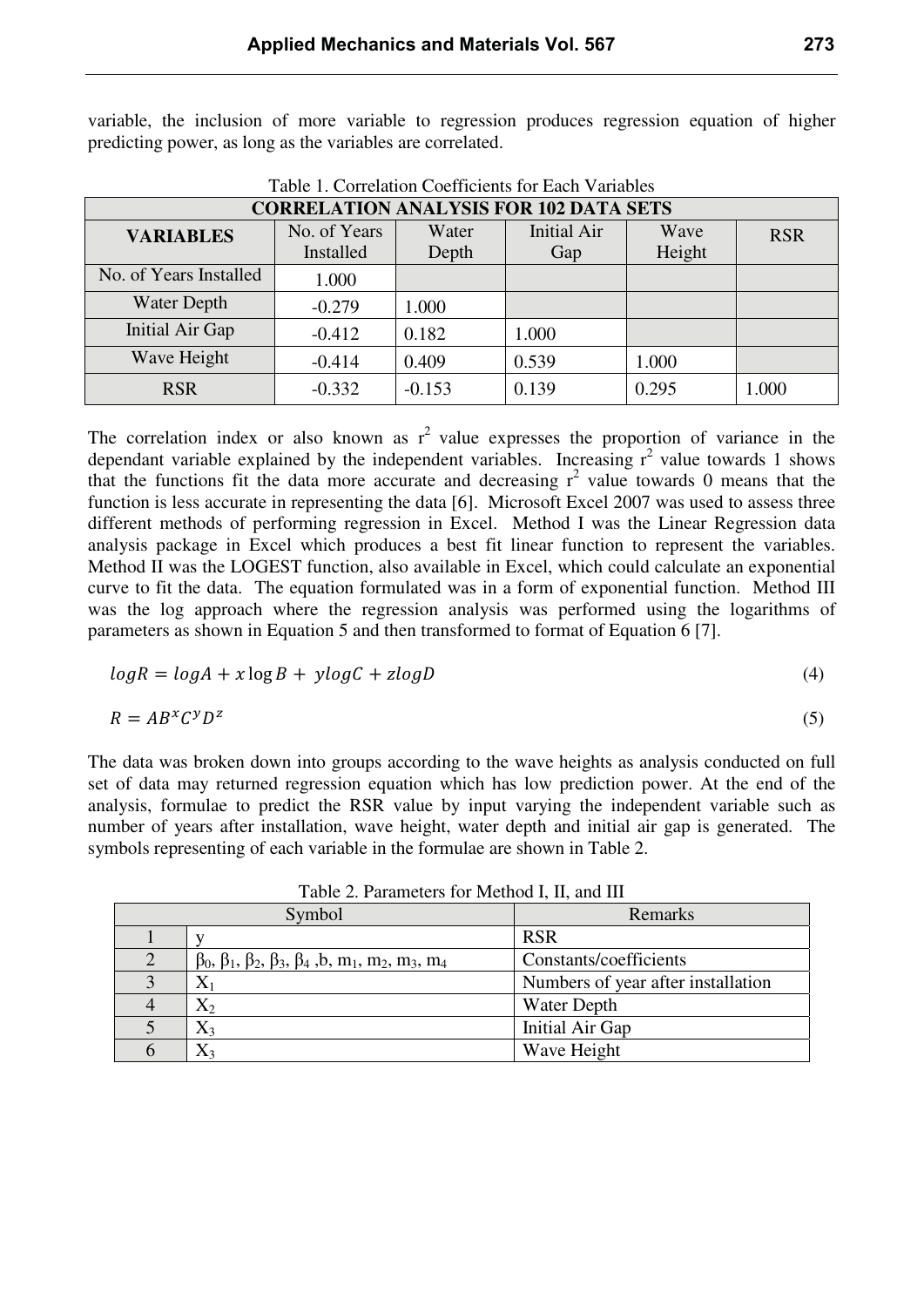### Result

The formulae generated by the regression analysis are shown in Table 3. Variables can be input to obtain the RSR value straightaway from the formulae. The function generated using method I is linear fit function and the function generated using method II and III are exponential fit functions. Correlation index among all the methods are compared to each other as in Table 4 to observe the method which best describes the relationship between the independent variables with the dependant variable.

| <b>Method I</b>                                                         | <b>Method II</b>                                                          | <b>Method III</b>                                                                                                |
|-------------------------------------------------------------------------|---------------------------------------------------------------------------|------------------------------------------------------------------------------------------------------------------|
| <b>Wave Height &lt; 8m</b>                                              | <b>Wave Height &lt; 8m</b>                                                | <b>Wave Height &lt; 8m</b>                                                                                       |
| $y = 4.2626 - 0.1844X_1 - 0.02035X_2 + 0.02118X_3 +$<br>$0.8625X_4$     | $y = 3.7657*0.9321^{x1}*0.9935^{x2}*$<br>$1.01619^{x3}*1.4048^{x4}$       | $y = 516.02 * X_1^{-2.0822} * X_2^{-0.2168} * X_3^{-0.0387} *$<br>$X_4$ <sup>1.467</sup>                         |
| $8m \leq$ Wave Height < 10m                                             | $8m \leq$ Wave Height < 10m                                               | $8m \leq$ Wave Height < 10m                                                                                      |
| $y = 0.9857 - 0.1290X_1 - 0.01892X_2 - 0.1017X_3 +$<br>$0.7862X_4$      | $y = 0.9909*0.9631^{x1}*0.9928^{x2}*$<br>$0.9560^{x3}*1.3233^{x4}$        | y = 56.17 $(X_1^{-1.1449} * X_2^{-0.0861} * X_3^{-1.1164} * X_4)$<br>0.4894                                      |
| $10m \leq$ Wave Height < 12m                                            | $10m \leq W$ ave Height < 12m                                             | $10m \leq$ Wave Height < 12m                                                                                     |
| $y = -3.207 - 0.08005X_1 - 0.02193X_2 + 0.05564X_3 +$<br>$0.8343X_4$    | $y = 0.4082 * 0.9726^{x1} * 0.9917^{x2} *$<br>$1.02093^{x3}*1.3089^{x4}$  | $y = 0.03956*X_1^{-0.5061}*X_2^{-0.3257}*X_3^{-0.1395}*$<br>$X_4$ <sup>2.8603</sup>                              |
| $12m \leq$ Wave Height < 14m                                            | $12m \leq$ Wave Height < 14m                                              | $12m \leq$ Wave Height < 14m                                                                                     |
| y = 2.7850-0.01571 $X_1$ -0.03179 $X_2$ -0.07725 $X_3$ +<br>$0.2044X_4$ | $y = 3.3389*0.9954^{x1}*0.9878^{x2}*0.9722^{x3}$<br>$*1.0572^{x4}$        | y = $0.8983*X_1^{0.1171*}X_2^{0.3585*}X_3^{0.3348*}X_4$<br>1.3684                                                |
| $14m \leq W$ ave Height                                                 | $14m \leq W$ ave Height                                                   | $14m \leq W$ ave Height                                                                                          |
| $y = -3.6447 + 0.01861X_1 - 0.01880X_2 - 0.01872X_3 +$<br>$0.4294X_4$   | $y = 0.5458 * 1.0012^{x1} * 0.9956^{x2} * 0.9770^{x3} *$<br>$1.1261^{x4}$ | $y = 0.02103 * X_1^{\overline{0.01932} * X_2^{-0.2107} *}$<br>$X_3$ <sup>-0.3549</sup> * $X_4$ <sup>2.2621</sup> |

Table 3. Formulas Derived (Method I, II, and III)

| Table 4. Comparison Table for Correlation Index, $r^2$ for Two Methods |  |
|------------------------------------------------------------------------|--|
|                                                                        |  |
|                                                                        |  |

| <b>Regression Analysis</b>                   |        |        |        |  |  |  |
|----------------------------------------------|--------|--------|--------|--|--|--|
| Method II<br>Method III<br>Method I<br>Group |        |        |        |  |  |  |
| H < 8m                                       | 0.5166 | 0.4704 | 0.4923 |  |  |  |
| $8m \leq H < 10m$                            | 0.3822 | 0.4291 | 0.3695 |  |  |  |
| $10m \leq H < 12m$                           | 0.7777 | 0.7323 | 0.6965 |  |  |  |
| $12m \leq H < 14m$                           | 0.4842 | 0.4926 | 0.3890 |  |  |  |
| $14m \leq H$                                 | 0.6198 | 0.5650 | 0.5751 |  |  |  |

Ten set of data samples were used to conduct a validation test using the regression equation generated by the three approaches. There were 2 test samples in each category. Table 5 shows the comparison of percentage of sample testing for all three methods studied. The results show that method III has the least percentage error compared to method I and II. Figure 2 shows the comparison of validated RSR with the estimated RSR of all three methods from the training data sets. Figure 3 shows the comparison of validated RSR with the estimated RSR of all three methods from the testing data sets. It can be observed that the regression equation predicts RSR towards the correct convergence of the RSR value.

Table 5. Comparison of Percentage Error for All Three Methods

| <b>Validated RSR</b> | <b>METHOD I</b> |            | <b>METHOD II</b> |            | <b>METHOD III</b> |           |
|----------------------|-----------------|------------|------------------|------------|-------------------|-----------|
|                      | <b>RSR</b>      | $\%$ error | <b>RSR</b>       | $\%$ error | <b>RSR</b>        | $%$ error |
| 1.61                 | 0.86            | 46.74      | 1.19             | 25.81      | 1.35              | 16.01     |
| 3.09                 | 3.85            | 24.70      | 3.92             | 26.84      | 3.35              | 8.53      |
| 2.06                 | 3.45            | 17.65      | 2.87             | 2.11       | 2.72              | 7.33      |
| 2.93                 | 2.49            | 20.68      | 1.99             | 3.46       | 2.10              | 2.12      |
| 1.96                 | 2.27            | 15.68      | 2.14             | 9.23       | 2.20              | 12.25     |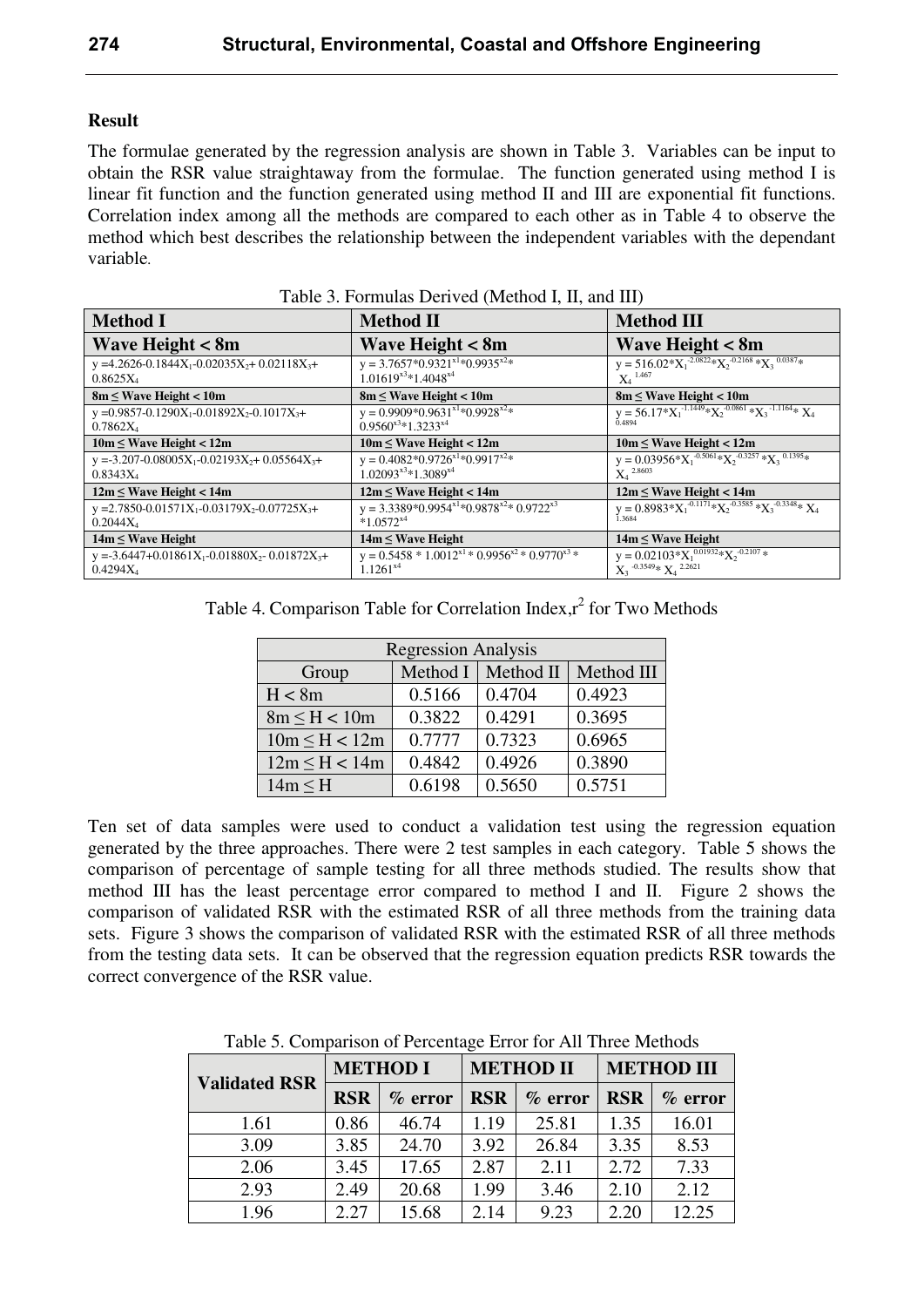| 2.40            | 2.43 | 1.22  | 2.24 | 6.80  | 2.26 | 5.65  |
|-----------------|------|-------|------|-------|------|-------|
| 3.15            | 3.37 | 6.85  | 3.34 | 6.05  | 3.08 | 2.23  |
| 2.73            | 3.75 | 37.27 | 3.76 | 37.68 | 3.41 | 24.82 |
| 1.99            | l.63 | 17.85 | 2.01 | 1.14  | 1.97 | 1.11  |
| 3.37            | 3.32 | 1.45  | 3.13 | 7.15  | 3.16 | 6.08  |
| Average % error |      | 19.01 |      | 12.63 |      | 8.61  |



Fig. 2. The comparison graph between Validated RSR and Estimated RSR of training data set



Fig. 3. The comparison graph between Validated RSR and Estimated RSR of testing data

#### **Discussion**

Table 4 shows the correlation indexes for the 3 methods studied. It was observed that the correlation index is not near to 1.0. This may due to a lot of uncertainties contributing to a platform's RSR, instead of just the four variables which are number of years after installation, water depth, initial air gap, and wave height. However, the regression equations obtained show promising predicting power as seen in Figure 3 and Table 5 where the predicted RSR do not differ much from the actual validated RSR value. This means that by utilizing the four variables, reliability engineers can use the regression equations provided to estimate the RSR value. This however does not confirm reliability of a jacket. If the RSR estimated shows value within the range of 1.0-2.0, reliability engineers can go ahead and conduct pushover analysis to determine accurate RSR values. It is noted that the data used for regression consists of 102 validated RSR results and available parameters from platforms in Malaysian waters. The regression equation generated displays significant prediction power, especially method III which gives percentage error at 8.61%. It is recommended that for further